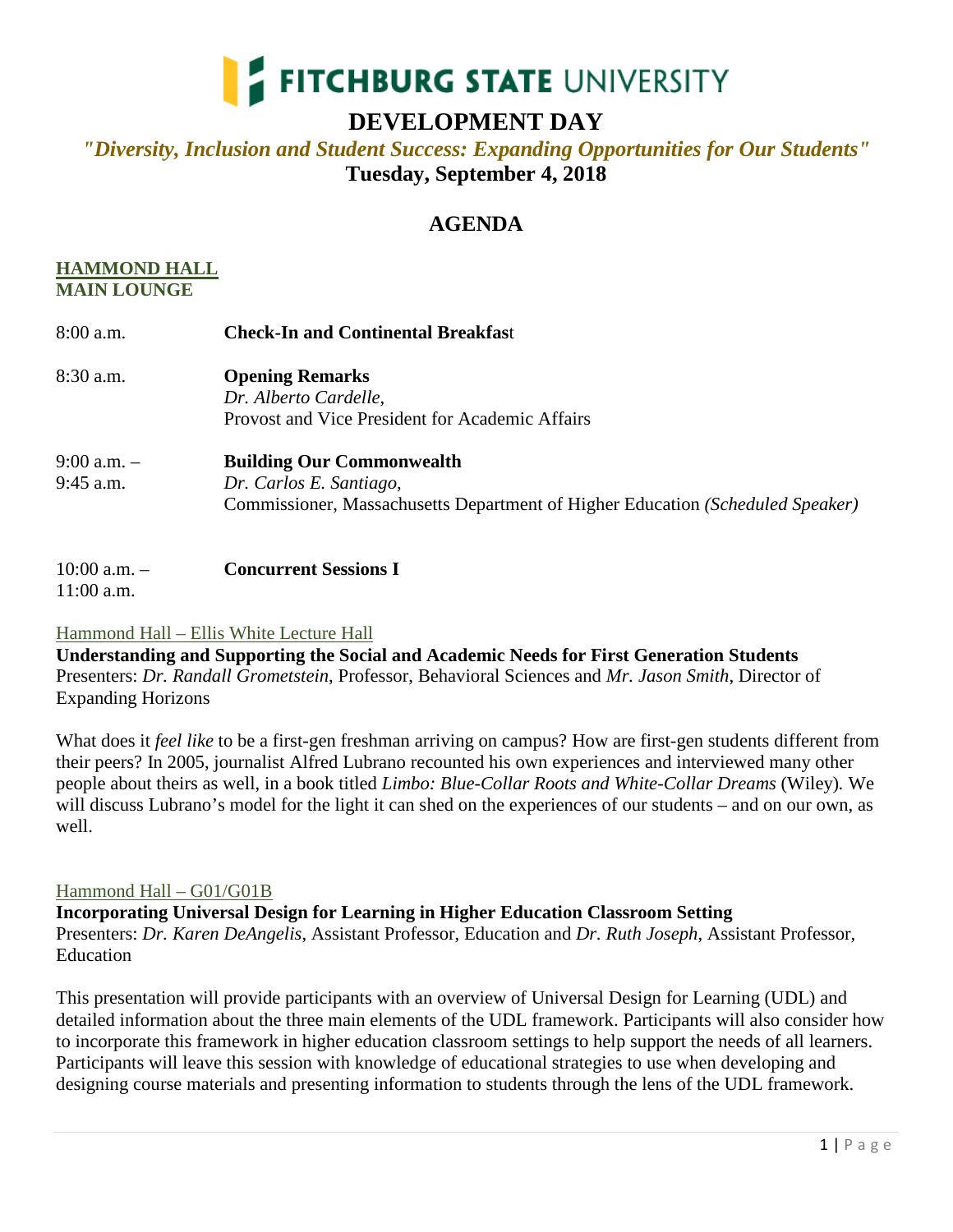#### Hammond Hall – Main Lounge

#### **Microaggressions in the College Classroom**

Presenters: *Dr. Lyndsey Benharris*, Assistant Professor, Education and *Dr. Danette Day*, Assistant Professor, Education

In this session, we will examine microaggressions in the classroom and the impact of microaggressions on teaching and learning. We will use the Taxonomy of Microaggressions (Sue, 2010) to define and identify microaggressions within our classrooms. Naming is an essential first step towards understanding personal experiences. Also, participants will briefly examine their cultural identities, privilege, and their "sphere of influence" (Tatum, 2003). Finally, we will offer participants tools that when used to address microaggressions in the classroom will build a climate where students feel safe, valued, and comfortable enough to fully engage in learning.

# 11:15 a.m. – **Concurrent Sessions II**

 $12:15$  p.m.

### Hammond Hall – Ellis White Lecture Hall

#### **Overcoming Conflict in the Classroom**

Presenter: *Dr. Mark Williams*, Assistant Professor, Behavioral Sciences

This session will introduce the Critical Conversations Model (Kang & O'Neill 2018) as a theory-based set of strategies for dealing with challenging or difficult conversations in the classroom. The theoretical basis for the model focuses on how structural dynamics of social power and privilege (e.g. as they relate to race, gender, and other structural inequities) often underlie classroom interactions perceived as confrontational or challenging. We will describe and discuss specific tools for facilitating these classroom conversations, including explicit critical reflection as well as other skills informed by scholarship on clinical interviewing and group facilitation that can enable antagonists and the class as a whole to focus on the social context of these often-discomforting interactions. The session will identify realistic and constructive outcomes from this type of critical conversation, including fostering the ability to tolerate ambiguity, understand divergent perspectives, and move onward from emotionally charged interactions to pursue the explicitly shared objectives of a course.

#### Hammond Hall – Room G01/G01B

#### **Classroom Tools to Defuse Student Resistance** Presenter: *Dr. Janna Heiligenstein*, Assistant Professor, Education

As our student body becomes more diverse, it is up to us to create learning environments that are differentiated and support students regardless of their backgrounds. There are specific strategies we can use to increase student engagement and to promote an environment that encourages student involvement and participation. This session will provide examples of critical and creative thinking strategies and tips on how to modify them to promote academic language acquisition and support for struggling students. You will leave with specific ideas on how to incorporate the strategies into your instruction.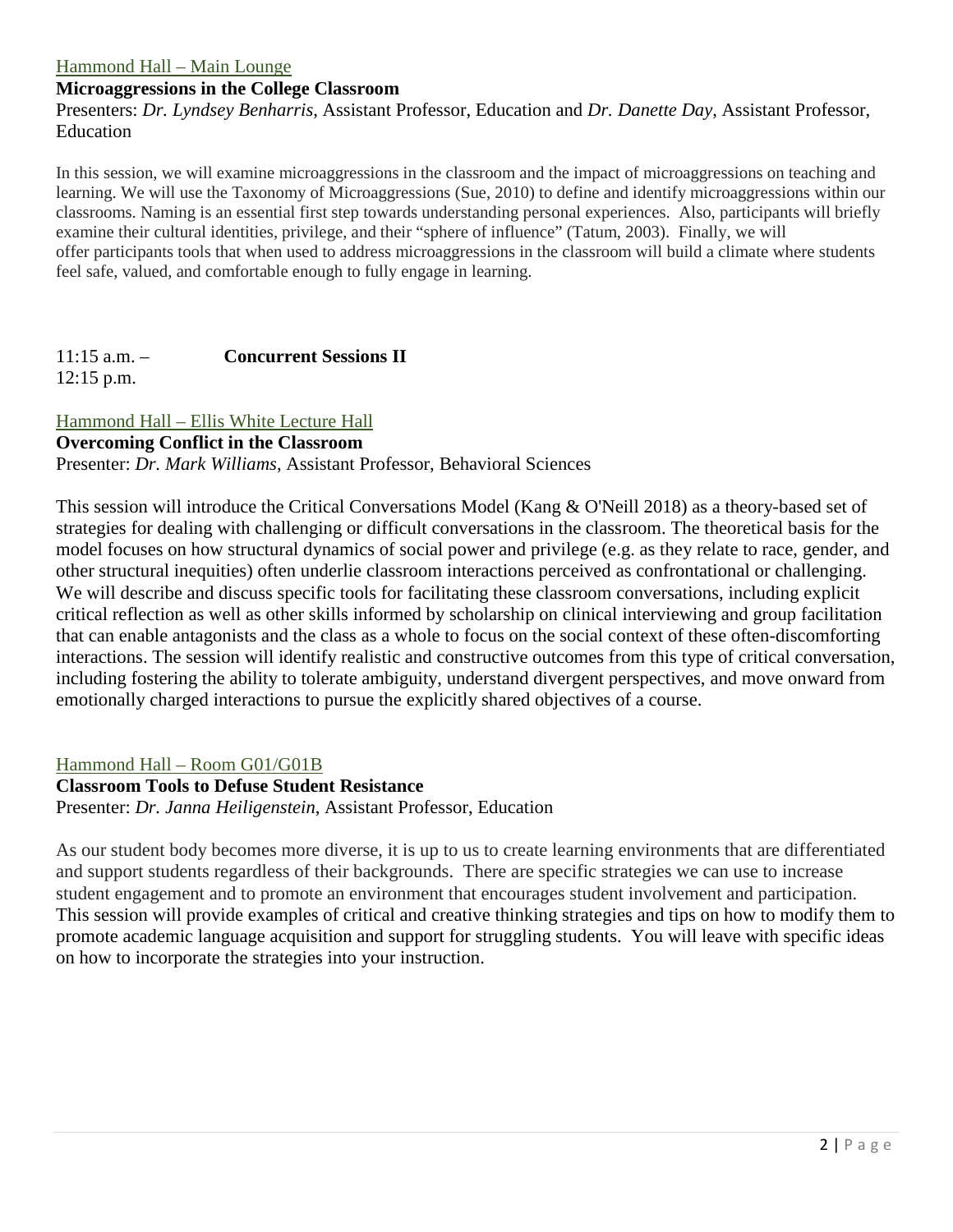### Hammond Hall – Main Lounge

### **Supporting Students with Invisible Disabilities in the Classroom**

Presenters: *Ms. Katrina Durham*, Director of Disability Services, *Dr. Kori Ryan*, Assistant Professor, Behavioral Sciences, and *Dr. Christine Shane*, Department Chair and Associate Professor, Behavioral Sciences

### Part 1 with Dr. Kori Ryan and Dr. Christine Shane:

This session will provide an overview of some "invisible disabilities" including learning and processing disorders, mental health, developmental disabilities and Asperger's. Will also review teaching values, strategies and interventions including psychological support and multimodality learning. Issues of self-disclosure, confidentiality and the role of the ADA will be covered.

### Part 2 with Ms. Katrina Durham:

This session will provide information about how FSU accommodates students with invisible disabilities based on the neuro-psychological testing. Topics will include software and technology that students registered with Disability Services use. Available for questions regarding specific accommodations and how to handle them in the classroom. Faculty should be able to recognize signs and symptoms of Autism Spectrum Disorder, especially considering that many students on the spectrum do not register with Disability Services. Students with disabilities are also expected to follow the code of conduct when talking about personal conduct and physical/environmental safety.

#### Hammond Hall – Room S08

## **Foreign Languages as a Vehicle of Communication and Cultural Awareness**

Presenters: *Dr. Karina Bautista*, Assistant Professor, Humanities and *Dr. Rala Diakite*, Professor, Humanities

In this seminar, we will discuss how Communication abilities and Cultural Awareness are developed within language classes at the university level in the US. After explaining the foundational ACTFL "world-readiness standards for language learning," we will explore how the foreign language curriculum transforms the student's socio-cultural perspective. Within this context, we will present the current theory of "Translanguaging," which describes foreign language learning/teaching as a multi-layered process that broadens the students' communication skills, and connects these beyond the classroom to other disciplines and professions.

12:15 p.m. **LUNCH – (***Hallway outside of Hammond Hall – Main Lounge***)**

1:15 p.m. – **Concurrent Sessions III**

2:15 p.m.

#### Hammond Hall – Room G01/G01B

#### **Strategies for Supporting Students on the Autism Spectrum**

Presenters: *Dr. Nancy Murray*, Associate Professor, Education and *Dr. Robert Shapiro*, Assistant Professor, Education

While students on the Autism Spectrum have the potential to be successful and valuable additions to the postsecondary classroom environment, some unique characteristics common to these students can require additional support to increase their likelihood of success. This presentation focuses on considerations related to Theory of Mind and Executive Functioning, providing an overview of these areas as well as implications and strategies for teaching.